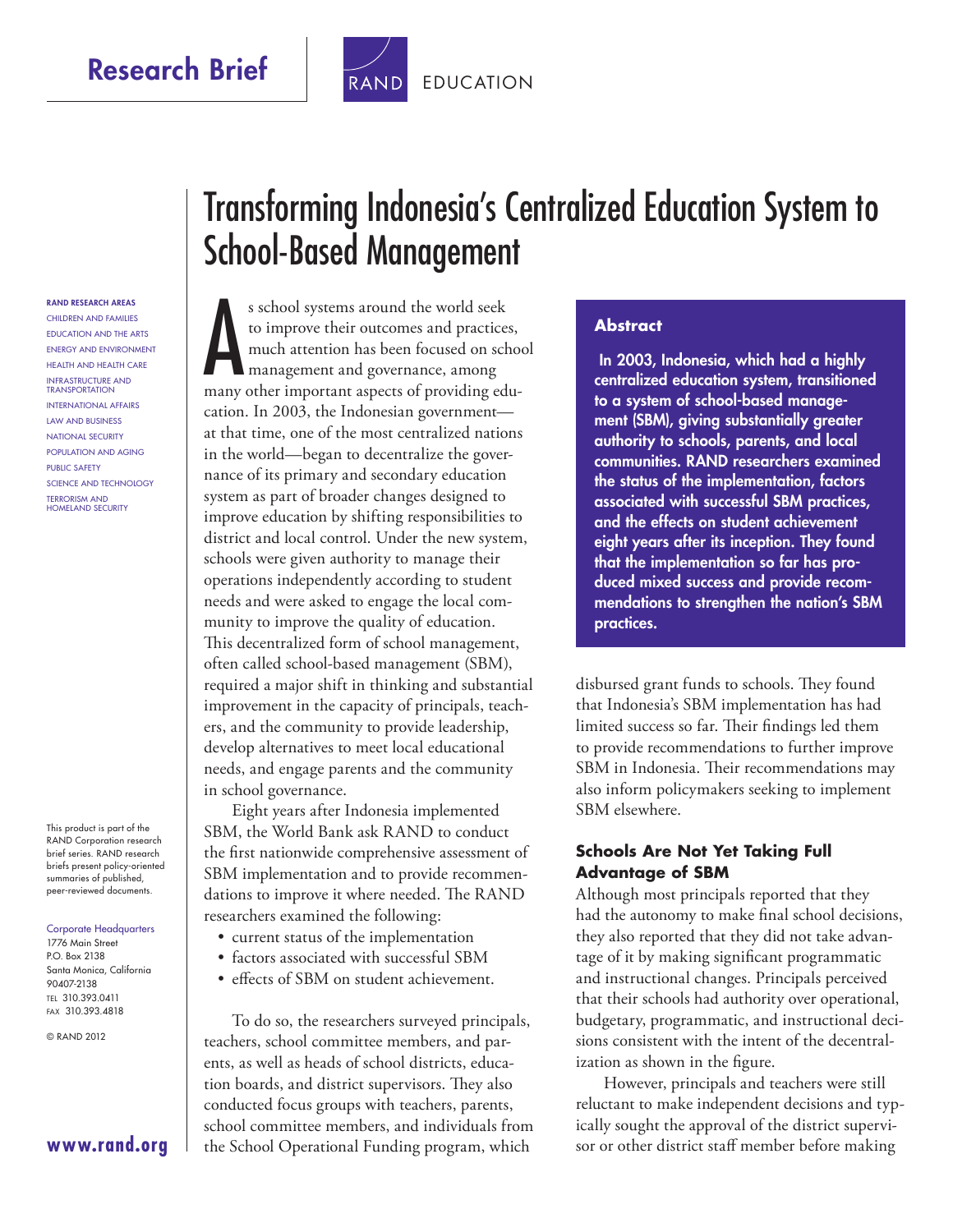

#### **Percentage of Principals Reporting That They Had Decisionmaking Authority, by Type of Decision, 2010**

significant changes. Principals' reluctance to assume decisionmaking authority was confirmed by districts' continued high level of influence. Further evidence of their reluctance to act independently was the uniformity of principals' stated goals and their methods to improve student performance. Indeed, most principals reported that they had not made significant changes as a result of SBM.

#### **Parental and Community Involvement Is Yet to Be Achieved**

Although most principals consulted with teachers, district staff, and other school principals before making decisions, community and parent participation in school decisionmaking was very limited. Members of school committees, which were designed to facilitate parent and community involvement in education, rarely participated in school affairs. Commonly, the committee chair was simply asked to sign off, as required by governmental guidelines, on decisions already made—which they usually did without asking questions. According to the principal survey data, the school committee participated in decisions in 44 percent of schools; however, focus group data suggest that amount may be overestimated. Principals mainly viewed the school committee as an intermediary between the schools and parents, and school committee members expressed attitudes of noninterference with school matters and deference to school staff. Parents similarly expressed deference to school staff, and most principals and teachers reported feeling little or no pressure from parents to

improve school performance. As a result, parents and community members are not participating as fully as envisioned.

#### **Districts Continue to Influence School Decisionmaking**

Despite the policy change toward local autonomy, districts continued to strongly influence school policies and practices. Principals reported that they rarely made decisions without seeking district approval, in part out of fear of making a mistake or appearing authoritarian. Those surveyed indicated that district influence was equal to or greater than that of teachers in all areas—averaging 3.2 to 3.6 on a scale of 4—except in classroom instructional practices. Principals reported meeting frequently with district staff, which indicates the district's continued prominent role in school decisionmaking.

#### **Schools Did Not Have Sufficient Capacity to Implement SBM**

The researchers found that principals, teachers, and school committee members lacked the understanding and skills needed to fully implement SBM. For example, they understood the theory behind SBM and its purpose but not the responsibilities and actions required of them to carry it out. A majority of principals said that they were not well prepared to provide effective leadership and perform activities such as formulating a vision for school staff, developing a plan for academic improvement, or making curriculum decisions. In addition, a majority of teachers reported that they were not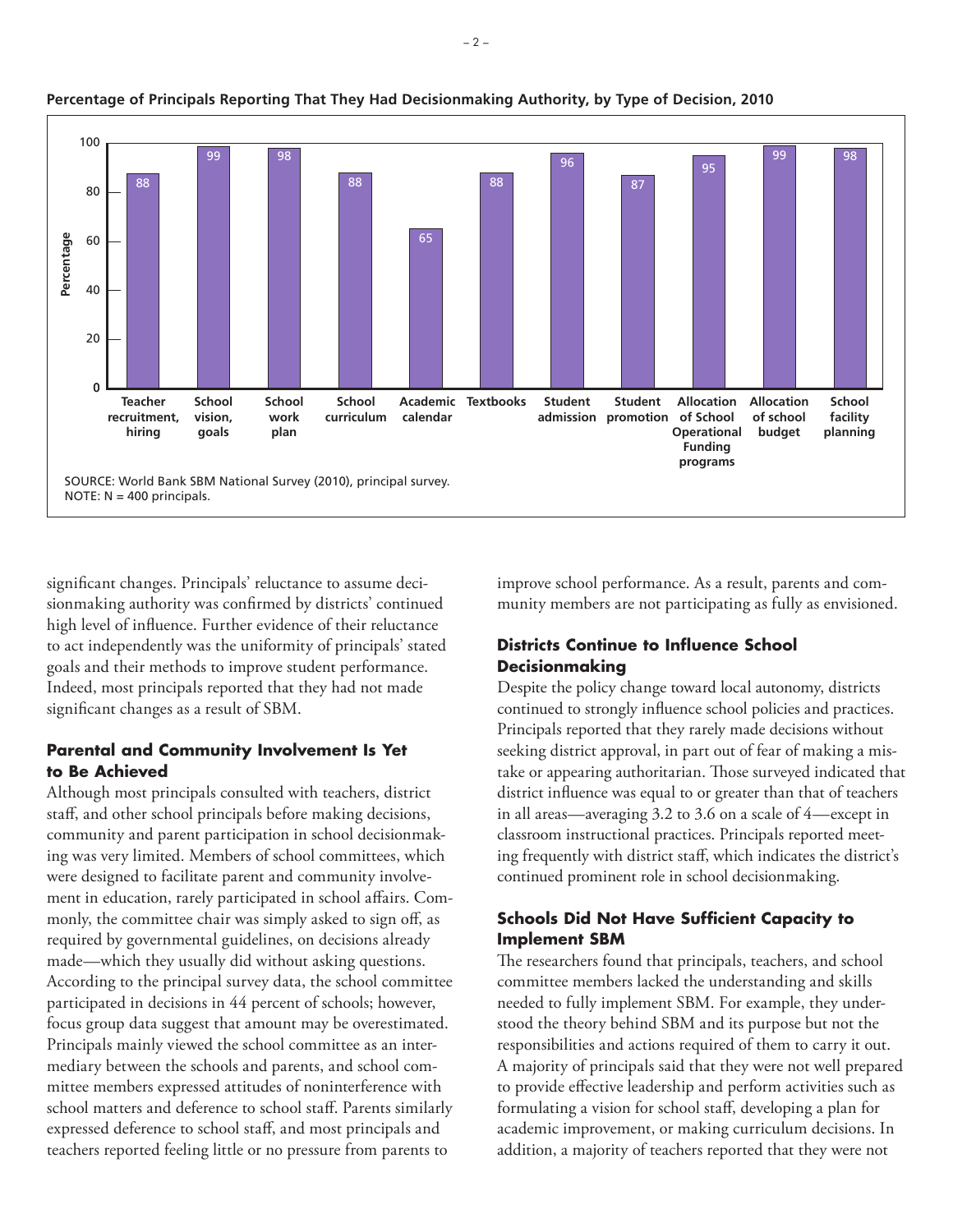well prepared to use various instructional methods and thus were unprepared to try alternatives to existing instructional practices.

#### **A Few Factors Were Associated with More Successful SBM Implementation**

The research team found only a few characteristics to be associated with measures of successful SBM implementation. Principals with higher levels of education tended to exert more influence on school operations and allocate a higher share of discretionary funds to instruction. Similarly, principals who were more prepared—measured through principals' self-reports of preparedness to provide effective leadership, plan for academic improvement, and supervise and evaluate teachers, among other things—tended to exert greater influence on school operations and see higher student achievement in their schools.

Similarly, teachers who received more training and who participated in teacher working group meetings tended to exert more influence on instruction and school operations.

#### **The Extent of SBM Implementation Was Not Associated with Student Achievement**

None of the SBM-implementation-related measures, such as principal's influence, school autonomy, and parental involvement, nor the share of budget spent on instruction were associated with student achievement. It may be that the implementation of SBM so far has not yet resulted in significant enough changes in school practices to produce measurable improvements.

#### **Recommendations to Improve the Implementation and Outcomes**

The research team provided the following recommendations, which were based on their findings and SBM best practices.

**Increase the capacity of school committees, principals, and teachers to carry out SBM.** The following steps could strengthen stakeholders' ability to participate in school operations.

- • Make it easier for school committee members to participate in school affairs by scheduling meetings at convenient times and providing committee members with a stipend to cover their transportation and other costs.
- Educate school committee members by providing ongoing training about the goals of SBM, the committee's role, and how to fulfill their responsibilities.
- • Increase the authority of the school committee, possibly by linking it and the school with the local governing

body (the village council) or by giving it authority over the hiring and firing of principals or teachers.

• Improve principal and teacher capacity to implement SBM. This could be done by providing leadership training to principals and training in effective SBM practices to both teachers and principals. Other steps might include revising the Ministry of Education guidelines to make clearer that authority has shifted from the districts to the schools and giving principals the authority to hire and fire teachers.

**Improve schools' ability to make operational and instructional changes.** These actions could strengthen schools' ability to make programmatic, curriculum, and instructional changes that would affect student learning directly.

- Assess the need for professional development in academic content, teaching methods, and thematic approaches to teaching, and use the results to set training priorities.
- • Expand access to teaching aids, including maps, scales, visual aids, and science and mathematics kits.
- Address financial resource disparities in schools by first collecting data on the capabilities of districts and provinces to fund education.

**Develop district capacity to support SBM.** The following steps would help to transform the role of districts to that of enablers of change so the districts can effectively support school stakeholders in building their own capacity to implement SBM.

- Expand district capacity to provide ongoing technical assistance and staff development to principals, teachers, and school committee members.
- Redefine district supervisors' functions to focus on monitoring SBM implementation and improvements and providing technical assistance and mentoring.

#### **Next Steps to Strengthen SBM**

Developing local and school capacity and transforming the role of districts will require both time and additional resources. Considering the limited resources available, policymakers should first carefully set priorities for which recommendations to implement and in what order, and, second, pilot test the selected measures incrementally with a limited number of districts and schools at a time to learn about implementation challenges and ascertain effectiveness. Such an approach would be beneficial for any education system seeking to transition to SBM. ■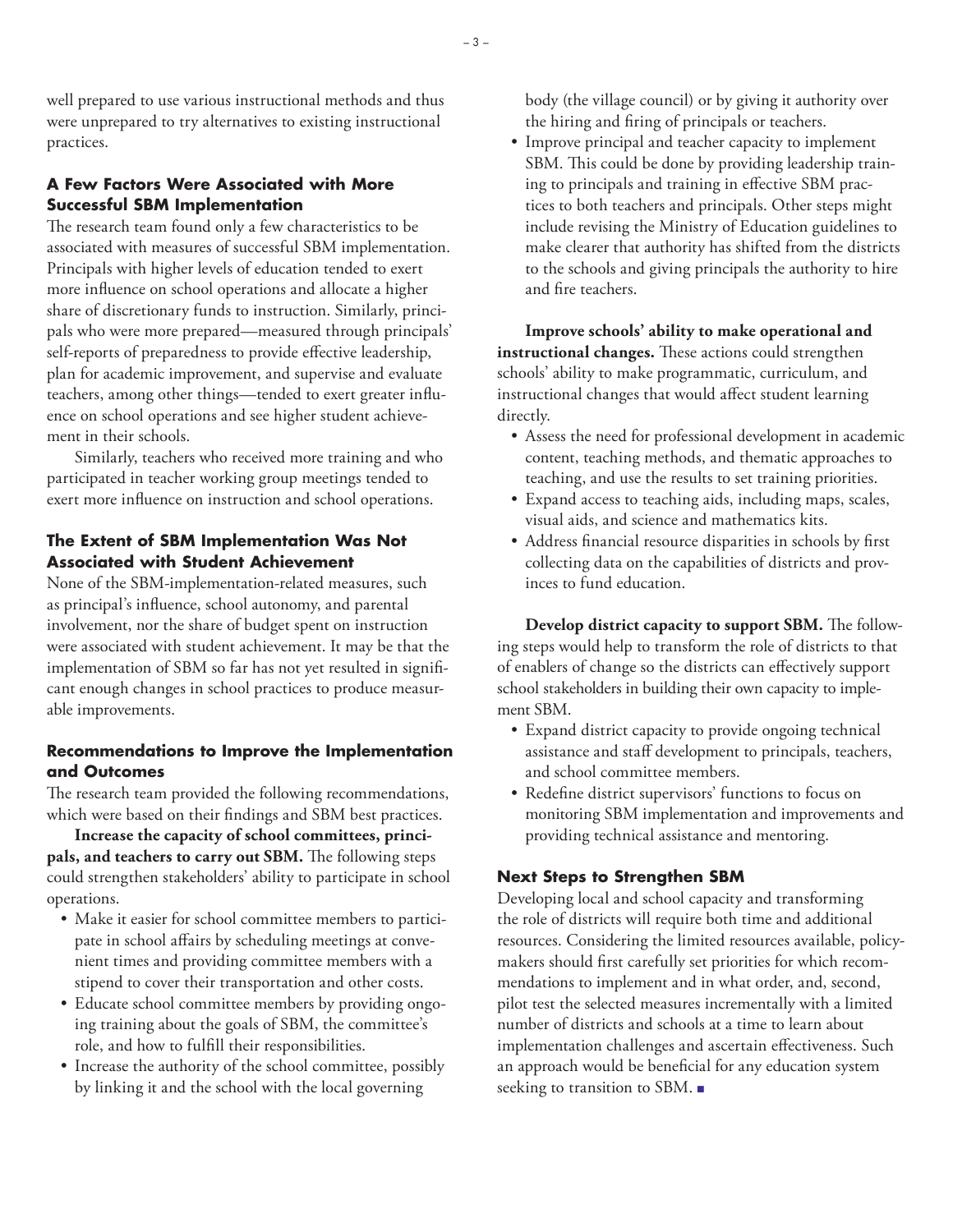**RAND Offices**

Santa Monica, CA • Washington, DC • Pittsburgh, PA • New Orleans, LA/Jackson, MS • Boston, MA • Doha, QA • Abu Dhabi, AE • Cambridge, UK • Brussels, BE

This research brief describes work done by RAND Education documented in *Implementation of School-Based Management in Indonesia*, by Georges Vernez, Rita Karam, Jeffrey H. Marshall, MG-1129-WB (available at [http://www.rand.org/pubs/monographs/MG1229.html\)](http://www.rand.org/pubs/monographs/MG1229.html) 2012, 242 pp. \$25.00, ISBN: 978-0-8330-7618-2. This research brief was written by Jennifer Li. The RAND Corporation is a nonprofit institution that helps improve policy and decisionmaking through research and analysis. RAND's publications do not necessarily reflect the opinions of its research clients and sponsors. RAND® is a registered trademark.